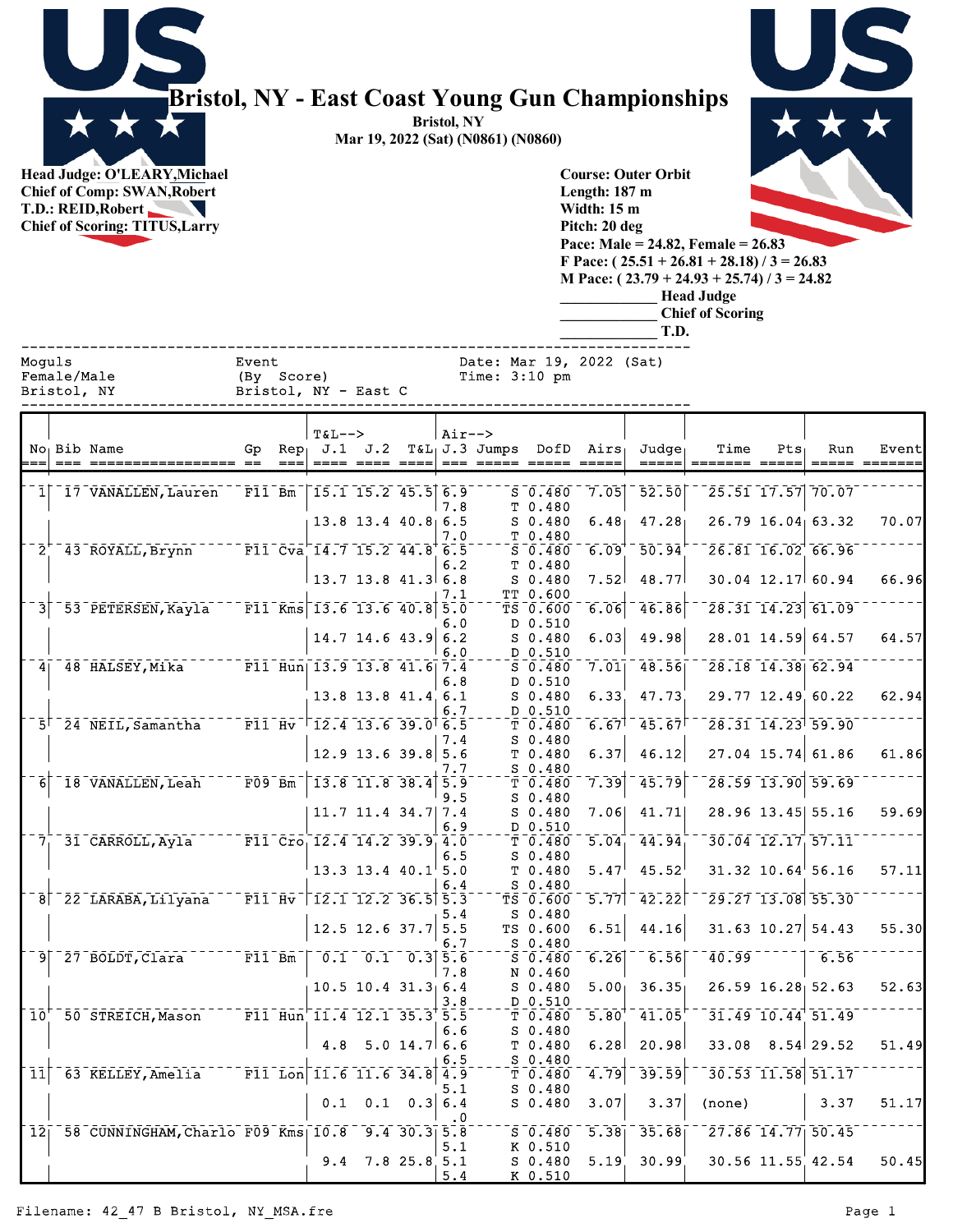Female/Male (By Score) Time: 3:10 pm Bristol, NY Bristol, NY - East C

Moguls Event Date: Mar 19, 2022 (Sat)<br>
Eemale/Male (By Score) - Time: 3:10 pm

|                 |                                                                                                                                      |                                  |           | $T&L-->$ |                                                                                                    |         | $Air--$   |                      |                                                       |                     |                                                               |                                                                                   |               |                                              |                            |
|-----------------|--------------------------------------------------------------------------------------------------------------------------------------|----------------------------------|-----------|----------|----------------------------------------------------------------------------------------------------|---------|-----------|----------------------|-------------------------------------------------------|---------------------|---------------------------------------------------------------|-----------------------------------------------------------------------------------|---------------|----------------------------------------------|----------------------------|
|                 | No Bib Name                                                                                                                          | Gp                               |           |          | Rep $J.1$ $J.2$<br>$\qquad \qquad \text{where} \quad \text{=} \text{=} \text{=} \text{ } \text{ }$ |         |           | $==  =  =  =  =  = $ | T&L J.3 Jumps DofD                                    | Airs                | Judge                                                         | Time                                                                              | Pts           | Run                                          | Event                      |
| 13 <sup>l</sup> | 57 VANCE, Molly                                                                                                                      |                                  | $F09$ Kms |          | $10.6$ 10.2 31.2                                                                                   |         | 5.7       |                      | $S_0.480$                                             | 5.73                | 36.93                                                         |                                                                                   | $30.47$ 11.65 | 48.58                                        |                            |
|                 |                                                                                                                                      |                                  |           |          | $11.4$ 10.6 33.0 5.4                                                                               |         | 5.9       |                      | D 0.510<br>$S$ 0.480                                  | 5.14                | 38.14                                                         |                                                                                   |               | 30.78 11.28 49.42                            | 49.42                      |
|                 |                                                                                                                                      |                                  |           |          |                                                                                                    |         | 5.0       |                      | D 0.510                                               |                     |                                                               |                                                                                   |               |                                              |                            |
|                 | $14-78$ HASHEM, Remie                                                                                                                |                                  |           |          | $F11 \overline{str}$ 11.0 10.8 32.7 4.3                                                            |         | $\cdot$ 0 |                      | $5 - 0.480$                                           | 2.06                | 34.76                                                         |                                                                                   |               | $28.36$ 14.17 48.93                          |                            |
|                 |                                                                                                                                      |                                  |           |          | $5.5 \quad 4.7 \quad 15.3 \quad 7.0$                                                               |         | 6.3       |                      | N 0.460<br>$S$ 0.480                                  | 6.24                | 21.54                                                         |                                                                                   |               | $38.08$ $2.58$ 24.12                         | 48.93                      |
|                 | 15 51 JACKS, Grace F11 Hv 11.1 10.0 31.7 6.7                                                                                         |                                  |           |          |                                                                                                    |         |           |                      | N 0.460                                               | 6.10                | 37.75                                                         |                                                                                   |               | $31.10 - 10.90$ 48.65                        |                            |
|                 |                                                                                                                                      |                                  |           |          | $0.1 \quad 0.1 \quad 0.3 \mid 7.0$                                                                 |         | 6.3       |                      | $S_0.480$<br>N 0.460                                  | 3.22                | 3.52                                                          | (none)                                                                            |               | 3.52                                         | 48.65                      |
|                 |                                                                                                                                      |                                  |           |          |                                                                                                    |         | . 0       |                      |                                                       |                     |                                                               | $35.92$ <sup>-</sup>                                                              |               | $5.15$ 47.85                                 |                            |
| 16              | $10$ HENSON, Anna $10$ F11 Cro 11.6 12.9 36.8 5.4                                                                                    |                                  |           |          |                                                                                                    |         | 7.0       |                      | $\bar{\tau}$ $\bar{0}$ .480 $\bar{\tau}$<br>$S$ 0.480 | 5.95                | $\bar{42.70}$                                                 |                                                                                   |               |                                              |                            |
|                 |                                                                                                                                      |                                  |           |          | 12.0 12.7 37.1 5.0                                                                                 |         | 6.5       |                      | T 0.480<br>$S$ 0.480                                  | 5.52                | 42.57                                                         |                                                                                   |               | 38.26 2.36 44.93                             | 47.85                      |
| 17.             | 79 MONTEAU, Cassandra F09 Str 10.5 10.1 30.9 5.2                                                                                     |                                  |           |          |                                                                                                    |         |           |                      | $5 - 0.480$                                           | 4.89                | 35.79                                                         |                                                                                   |               | $35.28 - 5.92$ 41.71                         |                            |
|                 |                                                                                                                                      |                                  |           |          | $9.3$ 8.6 26.8 5.8                                                                                 |         | 5.0       |                      | T 0.480<br>$S$ 0.480                                  | 5.18                | 32.03                                                         | 36.80                                                                             |               | $4.10^{+}36.13$                              | 41.71                      |
| 18              | 42 RIOTTE, Penelope                                                                                                                  |                                  |           |          | $\sqrt{11}$ Cva 10.4 10.2 30.9 3.5                                                                 |         | 5.0       |                      | T 0.480<br>D 0.510                                    | 4.37                | 35.27                                                         | 37.73                                                                             |               | $\sqrt{2.99}$ 38.26                          |                            |
|                 |                                                                                                                                      |                                  |           |          |                                                                                                    |         | 5.4       |                      | $S$ 0.480                                             |                     |                                                               |                                                                                   |               |                                              |                            |
|                 |                                                                                                                                      |                                  |           |          | $11.6$ 11.0 33.9 4.8                                                                               |         | . 0       |                      | $S$ 0.480                                             | 2.30                | 36.20                                                         | 36.14                                                                             |               | 4.89 41.09                                   | 41.09                      |
|                 | 19 94 CALLAHAN, Stella                                                                                                               |                                  |           |          | $\sqrt{507}$ Bm $\sqrt{9.6}$ $\sqrt{9.6}$ 28.8 4.0                                                 |         |           |                      | N 0.460                                               | $-4.38$             | 33.18                                                         |                                                                                   |               | $37.68 - 3.05$ 36.23                         |                            |
|                 |                                                                                                                                      |                                  |           |          | $9.7$ 10.4 30.2 6.5                                                                                |         | 5.3       |                      | $S_0.480$<br>N 0.460                                  | 5.87 <sub>1</sub>   | 36.02                                                         | 37.11                                                                             |               | 3.73, 39.75                                  | 39.75                      |
|                 | $20†$ 39 $H$ EWITT, Lillian                                                                                                          |                                  |           |          | $^{-1}$ F09 $^{-}$ Cro $^{-}$ 10.5 11.4 32.8 $^{\dagger}$ 5.8                                      |         | 6.0       |                      | $S_0.480$<br>$S = 0.480$                              | $4.60$ <sup>T</sup> | 37.45                                                         | $\overline{42.13}$                                                                |               | 37.45                                        |                            |
|                 |                                                                                                                                      |                                  |           |          |                                                                                                    |         | 3.8       |                      | T 0.480                                               |                     |                                                               |                                                                                   |               |                                              |                            |
|                 |                                                                                                                                      |                                  |           |          | 11.0 10.6 32.4 5.8                                                                                 |         | 5.6       |                      | $S_0.480$<br>T 0.480                                  | 5.46                | 37.86                                                         | 38.89                                                                             |               | $1.61$ 39.47                                 | 39.47                      |
| $\overline{21}$ | 4 SWAN, Harper                                                                                                                       | $\overline{F09}$ $\overline{Bm}$ |           |          | $10.0$ $8.5$ $27.8$ $5.9$                                                                          |         |           |                      | $S = 0.480$                                           | 6.41                | 34.16                                                         | $\overline{42.12}$                                                                |               | 34.16                                        |                            |
|                 |                                                                                                                                      |                                  |           |          | $9.7$ $9.1$ $28.2$ 6.5                                                                             |         | 7.8       |                      | N 0.460<br>$S_0.480$                                  | 6.20                | 34.40                                                         | 42.03                                                                             |               | 34.40                                        | 34.40                      |
|                 | $22^{-26}$ CHESS, Piper F11 Hv                                                                                                       |                                  |           |          | $\overline{3.7}$ $\overline{2.6}$ $\overline{9.4}$ $\overline{4.0}$                                |         | 6.7       |                      | N 0.460<br>T <sub>0.480</sub>                         | 3.93 <sub>1</sub>   | $\left\lceil \bar{1}\bar{3}\bar{.}\bar{3}\bar{8}\right\rceil$ | $\overline{(\text{none})}$                                                        |               | $-13.38$                                     |                            |
|                 |                                                                                                                                      |                                  |           |          |                                                                                                    |         | 4.2       |                      | $S_0.480$                                             |                     |                                                               |                                                                                   |               |                                              |                            |
|                 |                                                                                                                                      |                                  |           | dns      |                                                                                                    | dns dns |           |                      |                                                       | dns                 | dns                                                           |                                                                                   |               | dns                                          | 13.38                      |
|                 | 1 30 HACKER, Cayden M11 Hmt 15.8 16.0 47.7 8.5                                                                                       |                                  |           |          |                                                                                                    |         |           |                      | $3 - 0.650$                                           |                     | $9.05 - 56.75$                                                |                                                                                   |               | $\sqrt{23.79}$ $\sqrt{17.32}$ $\sqrt{74.07}$ |                            |
|                 |                                                                                                                                      |                                  |           |          |                                                                                                    |         | 9.3       |                      | $S$ 0.380                                             |                     |                                                               |                                                                                   |               |                                              |                            |
|                 |                                                                                                                                      |                                  |           |          | $15.3$ $15.4$ $46.1$ 7.3                                                                           |         | 9.0       |                      | 30.650<br>TS 0.500                                    | 9.24                | 55.29                                                         |                                                                                   |               | 22.68 18.75 74.04                            | 74.07                      |
|                 | $2^{\dagger}$ 19 $\bar{c}$ 00K, Ryder $\bar{M}$ 11 Bm $\bar{1}$ 5.6 14.6 45.3 6.7 $\bar{c}$ 3 0.650                                  |                                  |           |          |                                                                                                    |         |           |                      | S 0.380                                               |                     |                                                               | $6.93$ <sup>1</sup> $52.23$ <sup>1</sup> $24.93$ $15.85$ 68.08                    |               |                                              |                            |
|                 |                                                                                                                                      |                                  |           |          | $15.4$ 13.8 43.8 6.7                                                                               |         | 6.8       |                      | 3 0.650                                               | 7.95                |                                                               | $51.75$ 25.42 15.22 66.97                                                         |               |                                              | 68.08                      |
|                 | $3^{+14}$ SWAN, Cody <sup>---------</sup> M11 Bm <sup>-</sup> 15.0 13.8 43.2 7.9                                                     |                                  |           |          |                                                                                                    |         | 7.2       |                      | TS 0.500<br>$\frac{-5 - 650}{30.650}$ 8.74            |                     |                                                               | $-51.94$ $-25.74$ $14.81$ 66.75                                                   |               |                                              |                            |
|                 |                                                                                                                                      |                                  |           |          |                                                                                                    |         | 9.5       |                      | S 0.380                                               |                     |                                                               |                                                                                   |               |                                              |                            |
|                 |                                                                                                                                      |                                  |           |          | 14.4 13.6 42.0 7.4                                                                                 |         | 9.8       |                      | 3 0.650<br>S 0.380                                    | 8.53                | 50.53                                                         |                                                                                   |               | 24.33 16.63 67.16                            | 67.16                      |
|                 | $4^{+1}_{-}$ 13 REID, Aidric $M1$ Bm $15.0$ 13.8 43.2 7.0                                                                            |                                  |           |          |                                                                                                    |         | 8.8       |                      | $-5 - 380$<br>TS 0.500                                |                     |                                                               | 7.06 50.26 25.08 15.66 65.92                                                      |               |                                              |                            |
|                 |                                                                                                                                      |                                  |           |          | $14.8$ 14.2 $43.5$ 7.5                                                                             |         |           |                      | TS 0.500                                              | 7.40 <sup>1</sup>   | $50.90^\dagger$                                               |                                                                                   |               | $25.15$ $15.57$ 66.47                        | 66.47                      |
|                 | $5 - 87$ ROLAND, Carter $\overline{M11Bm}$ $\overline{14.4}$ 13.7 42.2 6.8                                                           |                                  |           |          |                                                                                                    |         | 7.3       |                      | SS 0.500<br>$-3 - 0.650$                              |                     |                                                               | $\overline{9.65}$ <sup>-</sup> $\overline{51.80}$ <sup>--</sup> 26.43 13.92 65.72 |               |                                              |                            |
|                 |                                                                                                                                      |                                  |           |          | $14.3$ 14.2 42.8 6.0                                                                               |         | 7.7       |                      | 3p 0.680<br>30.650                                    | 7.20                | 49.95                                                         |                                                                                   |               | $27.03$ 13.15 63.10                          | 65.72                      |
|                 |                                                                                                                                      |                                  |           |          |                                                                                                    |         | 8.7       |                      | $S_0$ - $S_0$ - 380                                   |                     |                                                               |                                                                                   |               |                                              |                            |
|                 | 6 44 BRIGGS, Curtis M11 Hmt 14.6 14.6 43.8 7.1                                                                                       |                                  |           |          |                                                                                                    |         | 7.5       |                      | $-5 - 380$<br>TS 0.500                                |                     |                                                               | $6.44$ $50.24$ $725.62$ $14.96$ 65.20                                             |               |                                              |                            |
|                 |                                                                                                                                      |                                  |           |          | 14.5 14.0 $42.8$ , 7.2                                                                             |         |           |                      | S 0.380                                               |                     |                                                               | $6.23$ 48.98 26.34 14.04 63.02 65.20                                              |               |                                              |                            |
|                 | $-7$ <sup>+-</sup> 71 PERILLO,Joseph M11 Sgb 13.6 14.0 41.4 6.21                                                                     |                                  |           |          |                                                                                                    |         | 7.0       |                      | TS 0.500<br>$-3 - 0.650$                              |                     |                                                               | $7.53^{\dagger}$ 48.93 $^{\dagger}$ - 25.06 15.69 64.62                           |               |                                              |                            |
|                 |                                                                                                                                      |                                  |           |          | $8.1$ 7.2 23.0 6.4                                                                                 |         | 7.0       |                      | TS 0.500<br>TS 0.500                                  | 5.24                | 28.19                                                         |                                                                                   |               |                                              | $29.80$ $9.57$ 37.76 64.62 |
|                 |                                                                                                                                      |                                  |           |          |                                                                                                    |         | 2.4       |                      | 7 0.850                                               |                     |                                                               |                                                                                   |               |                                              |                            |
|                 | $8$ <sup>-</sup> 86 <sup>-</sup> LEITGEB, Ian $11$ <sup>-Bm</sup> <sup>-</sup> 13.6 <sup>-14.0</sup> <sup>-41.4<sup>-7.5</sup></sup> |                                  |           |          |                                                                                                    |         |           |                      |                                                       |                     |                                                               | $-5.380$ 6.44 47.84 $-28.34$ 11.46 59.30                                          |               |                                              |                            |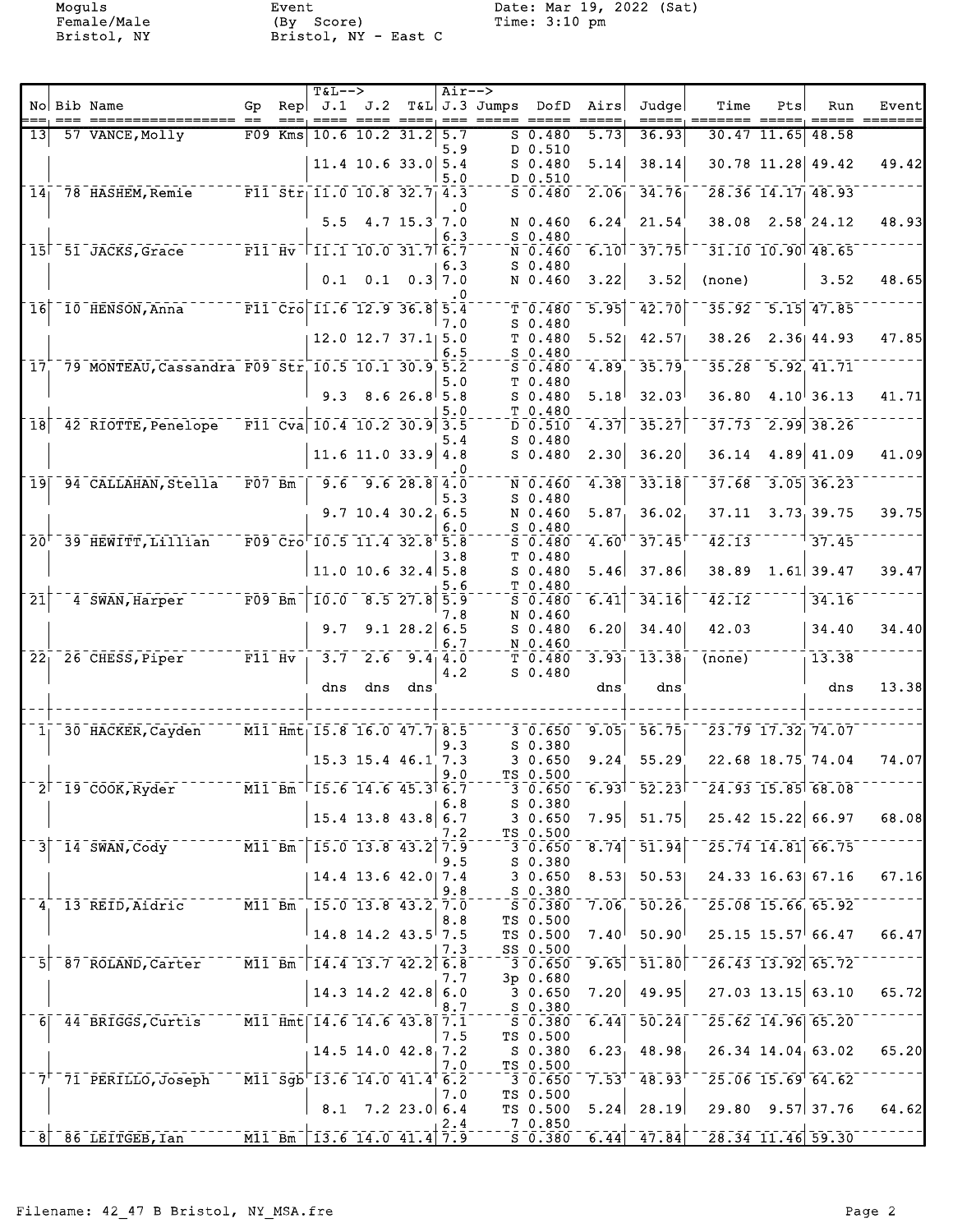Female/Male (By Score) Time: 3:10 pm Bristol, NY Bristol, NY - East C

Moguls Event Date: Mar 19, 2022 (Sat)<br>
Eemale/Male (By Score) - Time: 3:10 pm

|                            |                                                               |    |     | <b>T&amp;L--&gt;</b> |                                                                                                            | $Air--$    |                               |                                   |                                                         |                                                                  |                                                                              |     |                                                          |       |
|----------------------------|---------------------------------------------------------------|----|-----|----------------------|------------------------------------------------------------------------------------------------------------|------------|-------------------------------|-----------------------------------|---------------------------------------------------------|------------------------------------------------------------------|------------------------------------------------------------------------------|-----|----------------------------------------------------------|-------|
|                            | No Bib Name                                                   | Gp | Rep |                      |                                                                                                            |            | $J.1$ $J.2$ $T&L$ $J.3$ Jumps | DofD                              | Airs                                                    | Judge                                                            | Time                                                                         | Pts | Run                                                      | Event |
|                            |                                                               |    |     |                      |                                                                                                            | 8.4        |                               | $X$ 0.410                         | $\qquad \qquad \doteq\qquad \qquad \doteq\qquad \qquad$ |                                                                  | =====, ======= =====, ===== =======                                          |     |                                                          |       |
|                            |                                                               |    |     |                      | $15.2$ 14.6 44.7 7.6                                                                                       |            |                               | $S$ 0.380                         | 6.44                                                    | 51.14                                                            |                                                                              |     | 27.87 12.06 63.20                                        | 63.20 |
|                            |                                                               |    |     |                      |                                                                                                            | 8.7        |                               | X 0.410                           |                                                         |                                                                  |                                                                              |     |                                                          |       |
|                            | 9 32 ADAMS, Hudson M11 Bm 14.8 14.8 44.4 5.0                  |    |     |                      |                                                                                                            |            |                               | $3 - 0.650$                       |                                                         | $5.53$ <sup>-</sup> $49.93$                                      |                                                                              |     | $27.00$ 13.18 63.11                                      |       |
|                            |                                                               |    |     |                      |                                                                                                            | 6.0        |                               | T 0.380                           |                                                         |                                                                  |                                                                              |     |                                                          |       |
|                            |                                                               |    |     |                      | $13.9$ 13.7 41.4                                                                                           | 6.9        |                               | 30.650                            | 7.18                                                    | 48.58                                                            |                                                                              |     | 26.31 14.07 62.65                                        | 63.11 |
|                            |                                                               |    |     |                      |                                                                                                            | 5.4        |                               | TS 0.500                          |                                                         |                                                                  |                                                                              |     |                                                          |       |
|                            | 10 45 HAMISTER, Michael M11 Hmt 14.4 14.6 43.5 6.5            |    |     |                      |                                                                                                            |            |                               | $S$ 0.380                         |                                                         | $4.97$ $48.47$                                                   |                                                                              |     | $26.28$ 14.11 62.58                                      |       |
|                            |                                                               |    |     |                      |                                                                                                            | 6.6        |                               | T 0.380                           |                                                         | $5.58$ 48.48                                                     |                                                                              |     |                                                          |       |
|                            |                                                               |    |     |                      | 14.0 14.6 42.9 6.0                                                                                         | 6.6        |                               | T 0.380<br>TS 0.500               |                                                         |                                                                  |                                                                              |     | 27.08 13.08 61.56                                        | 62.58 |
| 11                         | <sup>-</sup> 15 <sup>-</sup> CHAPMAN, Jackson                 |    |     |                      | $\sqrt{11.5}$ $\overline{B}$ $\overline{m}$ $\sqrt{13.0}$ $\overline{12.6}$ $\overline{38.4}$ $\sqrt{6.0}$ |            |                               | 30.650                            | $7.09^{+}$                                              | 45.49                                                            |                                                                              |     | $25.72$ 14.83 60.32                                      |       |
|                            |                                                               |    |     |                      |                                                                                                            | 8.4        |                               | $S$ 0.380                         |                                                         |                                                                  |                                                                              |     |                                                          |       |
|                            |                                                               |    |     |                      | $13.6$ 12.6 39.3 6.8                                                                                       |            |                               | 30.650                            | 9.11                                                    | 48.41                                                            |                                                                              |     | $26.50$ 13.83 62.24                                      | 62.24 |
|                            |                                                               |    |     |                      |                                                                                                            | 6.9        |                               | 3p 0.680                          |                                                         |                                                                  |                                                                              |     |                                                          |       |
| $\overline{1}\overline{2}$ |                                                               |    |     |                      |                                                                                                            |            |                               | $S$ $0.380$                       | 5.93                                                    | 17.03                                                            |                                                                              |     | $26.92$ 13.29 60.32                                      |       |
|                            |                                                               |    |     |                      |                                                                                                            | 6.7        |                               | TS 0.500                          |                                                         |                                                                  |                                                                              |     |                                                          |       |
|                            |                                                               |    |     |                      | $14.7$ 14.4 43.7                                                                                           | 6.9<br>4.8 |                               | $S_0.380$<br>TS 0.500             | 5.02                                                    | 48.67                                                            |                                                                              |     | $26.96$ 13.24 61.91                                      | 61.91 |
|                            | 13 52 KEEFE, Brian M11 Kms 14.3 14.4 43.1 6.2                 |    |     |                      |                                                                                                            |            |                               | $TS$ $0.500$                      | 5.72                                                    | 148.77                                                           |                                                                              |     | $\sqrt{29.80}$ $\sqrt{9.57}$ 58.34                       |       |
|                            |                                                               |    |     |                      |                                                                                                            | 6.9        |                               | T 0.380                           |                                                         |                                                                  |                                                                              |     |                                                          |       |
|                            |                                                               |    |     |                      | 15.2 15.2 45.6 5.0                                                                                         |            |                               | TS 0.500                          | 5.23                                                    | 50.83                                                            |                                                                              |     | 28.76 10.92 61.75                                        | 61.75 |
|                            |                                                               |    |     |                      |                                                                                                            | 7.2        |                               | T 0.380                           |                                                         |                                                                  |                                                                              |     |                                                          |       |
|                            | $14^{\dagger}$ 70 PERILLO, Michael M11 Sgb 13.3 14.0 41.0 6.8 |    |     |                      |                                                                                                            |            |                               | S 0.380                           | $5.88$ <sup>T</sup>                                     | 46.83                                                            |                                                                              |     | $30.03 - 9.28$ $56.11$                                   |       |
|                            |                                                               |    |     |                      |                                                                                                            | 6.6        |                               | TS 0.500                          |                                                         |                                                                  |                                                                              |     |                                                          |       |
|                            |                                                               |    |     |                      | $14.6$ 15.2 $44.7$ 5.6                                                                                     |            |                               | TS 0.500                          | 6.63                                                    | 51.33                                                            | 29.50                                                                        |     | 9.96 61.29                                               | 61.29 |
|                            | 15 102 CAREY, Jack M11 Msn 13.4 13.0 39.6 6.8                 |    |     |                      |                                                                                                            | 5.9        |                               | 30.650<br>T 0.380                 |                                                         | $\overline{6.80}$ $\overline{46.40}$                             |                                                                              |     | $28.47$ 11.29 57.69                                      |       |
|                            |                                                               |    |     |                      |                                                                                                            | 6.5        |                               | 30.650                            |                                                         |                                                                  |                                                                              |     |                                                          |       |
|                            |                                                               |    |     |                      | $13.7$ 14.0 41.5 6.7                                                                                       |            |                               | TS 0.500                          |                                                         | $7.96$ 49.51                                                     |                                                                              |     | 28.28 11.53 61.04                                        | 61.04 |
|                            |                                                               |    |     |                      |                                                                                                            | 7.1        |                               | 30.650                            |                                                         |                                                                  |                                                                              |     |                                                          |       |
|                            | $16 - 82$ GRIMM, Alex $12 - 14$ , $0$ $12.9$ $40.3$ $8.4$     |    |     |                      |                                                                                                            |            |                               | $S = 0.380$                       | $6.69$ <sub>1</sub>                                     | $-47.04$                                                         |                                                                              |     | $27.39$ $12.68$ $59.72$                                  |       |
|                            |                                                               |    |     |                      |                                                                                                            | 7.0        |                               | TS 0.500                          |                                                         |                                                                  |                                                                              |     |                                                          |       |
|                            |                                                               |    |     |                      | $14.6$ 14.0 $42.9$ 7.5                                                                                     |            |                               | $S$ 0.380                         | 5.85'                                                   | 48.75                                                            |                                                                              |     | $27.75$ $12.22$ 60.97                                    | 60.97 |
| $\bar{1}\bar{7}$ $\bar{1}$ |                                                               |    |     |                      | $\bar{M11} \bar{W} \bar{v}$ a 13.9 14.2 42.2 5.4                                                           | 6.0        |                               | TS 0.500                          | $\overline{5.32}$                                       | $-47.47$                                                         |                                                                              |     | $28.04$ 11.84 59.31                                      |       |
|                            | $8 - \overline{C}$ UNDIFF, Samson                             |    |     |                      |                                                                                                            | 6.9        |                               | TS 0.500<br>T 0.380               |                                                         |                                                                  |                                                                              |     |                                                          |       |
|                            |                                                               |    |     |                      | $13.7$ 14.6 42.5 6.9                                                                                       |            |                               | T 0.380                           | 5.50                                                    | 47.95                                                            |                                                                              |     | $27.85$ 12.09 60.04                                      | 60.04 |
|                            |                                                               |    |     |                      |                                                                                                            | 7.6        |                               | $S$ 0.380                         |                                                         |                                                                  |                                                                              |     |                                                          |       |
|                            | $18$ $-23$ $MATSON$ , Tucker                                  |    |     |                      | $-$ M09 Gou 13.8 12.6 39.6 5.5                                                                             |            |                               | TS 0.500                          |                                                         | $7.82$ <sup>-47.42</sup>                                         |                                                                              |     | $\sqrt{29.08}$ $\sqrt{10.50}$ $\sqrt{57.92}$             |       |
|                            |                                                               |    |     |                      |                                                                                                            | 6.5        |                               | $3q$ 0.780                        |                                                         |                                                                  |                                                                              |     |                                                          |       |
|                            |                                                               |    |     |                      | $13.1$ $13.0$ $39.2$ 6.8                                                                                   |            |                               | 30.650                            | 9.64                                                    | 48.79                                                            |                                                                              |     | 28.95 10.67 59.46                                        | 59.46 |
|                            |                                                               |    |     |                      |                                                                                                            | 6.7        |                               | 3g 0.780                          |                                                         |                                                                  |                                                                              |     |                                                          |       |
|                            | $19'$ 77 HAMILTON, Douglas M11 Str 13.6 13.2 40.2 6.0         |    |     |                      |                                                                                                            | 6.0        |                               | TS 0.500<br>DD 0.560              |                                                         | $6.36$ $46.56$                                                   |                                                                              |     | $\overline{28.51}$ $\overline{11.24}$ $\overline{57.80}$ |       |
|                            |                                                               |    |     |                      | $0.1 \quad 0.6 \quad 1.0 \, 5.8$                                                                           |            |                               | TS 0.500                          | 7.90 <sup>†</sup>                                       | 8.95                                                             |                                                                              |     | $32.79$ $5.72$ 14.67                                     | 57.80 |
|                            |                                                               |    |     |                      |                                                                                                            | 7.7        |                               | 30.650                            |                                                         |                                                                  |                                                                              |     |                                                          |       |
|                            | 20 36 HEWITT, Samuel 11 Cro 13.4 13.0 39.6 6.9                |    |     |                      |                                                                                                            |            |                               | $-\bar{\tau}$ $0.380$             |                                                         | $\left[ 6.12 \right]$ $\left[ 45.72 \right]$ $\left[ 12 \right]$ |                                                                              |     | $\sqrt{28.32}$ $\sqrt{11.48}$ $\sqrt{57.20}$             |       |
|                            |                                                               |    |     |                      |                                                                                                            | 7.0        |                               | TS 0.500                          |                                                         |                                                                  |                                                                              |     |                                                          |       |
|                            |                                                               |    |     |                      | $5.7$ 5.0 16.0 4.5                                                                                         |            |                               | 3 0.650                           |                                                         | $7.07$ 23.12                                                     |                                                                              |     | $30.36$ $8.85$ 31.97                                     | 57.20 |
|                            |                                                               |    |     |                      |                                                                                                            | 8.3        |                               | TS 0.500                          |                                                         |                                                                  |                                                                              |     |                                                          |       |
|                            | 21 5 PATTON, Connor M09 Bm   12.2 11.8 36.0 4.5               |    |     |                      |                                                                                                            | 5.8        |                               | K 0.410                           |                                                         |                                                                  | $G$ 0.530 4.75 40.75 29.59 9.85 50.60                                        |     |                                                          |       |
|                            |                                                               |    |     |                      | $12.8$ 13.0 38.7 6.0                                                                                       |            |                               | S 0.380                           |                                                         | $4.82$ , $43.52$                                                 | 27.48 12.57 56.09                                                            |     |                                                          | 56.09 |
|                            |                                                               |    |     |                      |                                                                                                            | 6.2        |                               | K 0.410                           |                                                         |                                                                  |                                                                              |     |                                                          |       |
|                            | $22^{\dagger}$ 83 GRIMM, Colt $12.9$ 11.4 36.5 6.3            |    |     |                      |                                                                                                            |            |                               | T 0.380                           |                                                         |                                                                  | $5.16$ <sup>1</sup> $41.61$ <sup>1</sup> $29.90$ $9.45$ <sup>1</sup> $51.06$ |     |                                                          |       |
|                            |                                                               |    |     |                      |                                                                                                            | 7.3        |                               | S 0.380                           |                                                         |                                                                  |                                                                              |     |                                                          |       |
|                            |                                                               |    |     |                      | $13.6$ 13.0 39.9 5.8                                                                                       |            |                               | T 0.380                           |                                                         | $5.25$ 45.15                                                     |                                                                              |     | $29.25$ 10.28 55.43                                      | 55.43 |
|                            | $23^{+2}41^{-}$ BROWN, Cameron M11 Buf 10.7 10.4 31.7 6.7     |    |     |                      |                                                                                                            | 6.1        |                               | TS 0.500                          |                                                         | $\overline{5.62}$ <sup>-</sup> $\overline{37.27}$                |                                                                              |     | $29.64 - 9.78$ $47.05$                                   |       |
|                            |                                                               |    |     |                      |                                                                                                            | 7.6        |                               | $\overline{X}$ 0.410<br>$S$ 0.380 |                                                         |                                                                  |                                                                              |     |                                                          |       |
|                            |                                                               |    |     |                      | $13.3$ 12.5 38.7 5.8                                                                                       |            |                               | X 0.410                           |                                                         | $4.68$ $43.38$                                                   |                                                                              |     | 28.05 11.83 55.21                                        | 55.21 |
|                            |                                                               |    |     |                      |                                                                                                            | 6.1        |                               | $T_{0.380}$                       |                                                         |                                                                  |                                                                              |     |                                                          |       |
|                            | $24^{+}_{1}$ 35 BAKER, Jack $10.1$ Will $10.1$ 9.8 29.8 7.7   |    |     |                      |                                                                                                            |            |                               |                                   |                                                         | $5\overline{0.380}$ $5.96$ $35.81$                               |                                                                              |     | $-30.07 - 9.23$ 45.04                                    |       |
|                            |                                                               |    |     |                      |                                                                                                            | 8.0        |                               | T 0.380                           |                                                         |                                                                  |                                                                              |     |                                                          |       |
|                            |                                                               |    |     |                      | $12.2$ 12.7 37.3 6.5                                                                                       |            |                               | 30.650                            |                                                         | $7.22^{\dagger}$ 44.57                                           |                                                                              |     | $29.36$ $10.14$ $54.71$                                  | 54.71 |
|                            |                                                               |    |     |                      |                                                                                                            | 7.9        |                               | $T_{0.380}$                       |                                                         |                                                                  |                                                                              |     |                                                          |       |
|                            | 25 28 SKILLINGS, Jack M11 Wva 12.0 12.6 36.9 7.5              |    |     |                      |                                                                                                            |            |                               |                                   |                                                         |                                                                  | $50.380 - 5.81 - 42.71$ $-28.58 - 11.15$ 53.86                               |     |                                                          |       |
|                            |                                                               |    |     |                      | $13.3$ 13.4 40.1 7.9                                                                                       | ⊤7.8       |                               | T 0.380                           |                                                         |                                                                  | $S$ 0.380 3.00 43.05 29.09 10.49 53.54 53.86                                 |     |                                                          |       |
|                            |                                                               |    |     |                      |                                                                                                            |            |                               |                                   |                                                         |                                                                  |                                                                              |     |                                                          |       |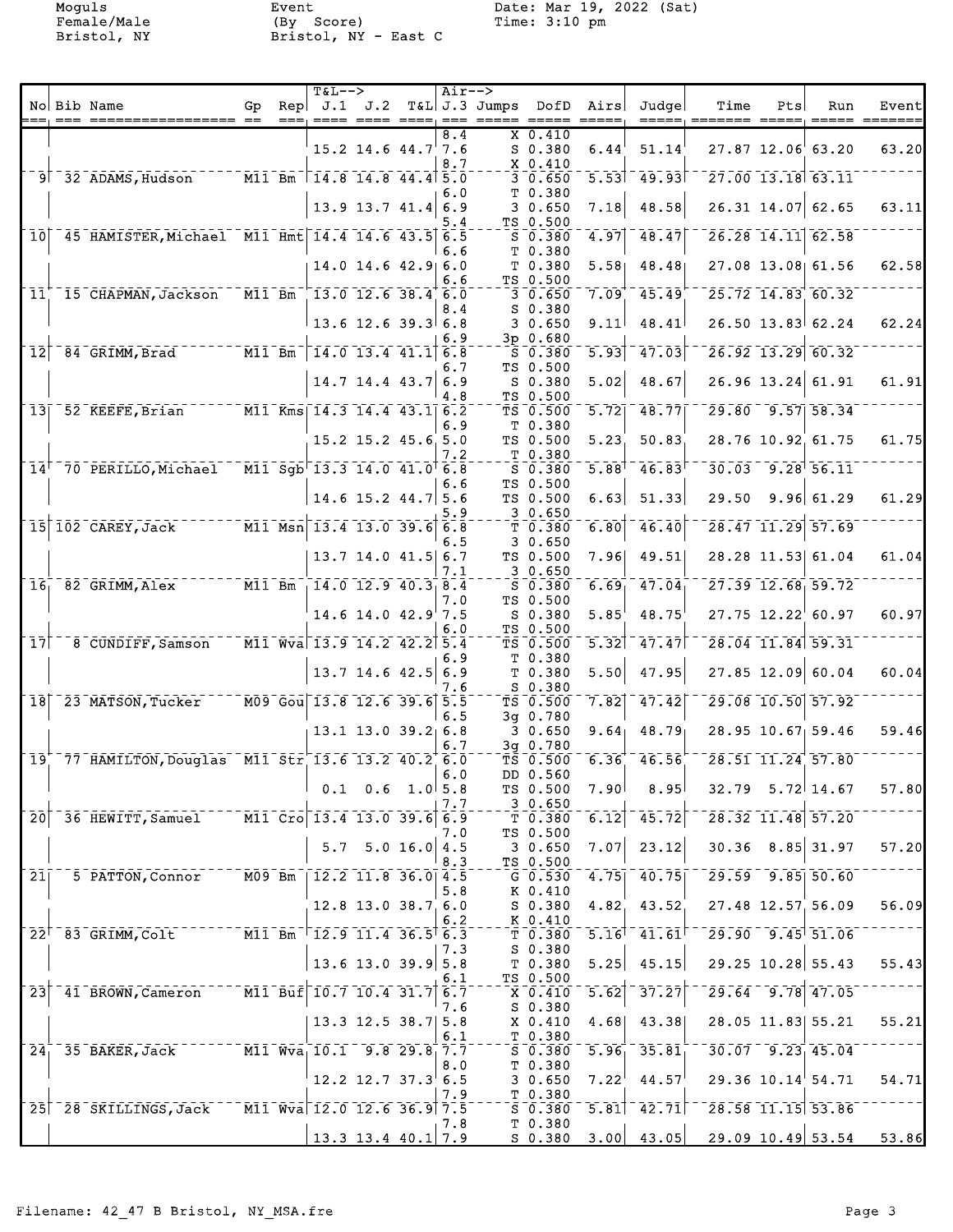Female/Male (By Score) Time: 3:10 pm Bristol, NY Bristol, NY - East C

Moguls Event Date: Mar 19, 2022 (Sat)<br>
Eemale/Male (By Score) - Time: 3:10 pm

|                  |                                                                                        |                                                     |      | <b>T&amp;L--&gt;</b>                                                                                                                                                                                                                                                                                                   |                                      | $Air--$    |                                  |                                                    |                    |                                                     |                                                                                                                                                                                                                                                                                                                     |     |                                                          |                                       |
|------------------|----------------------------------------------------------------------------------------|-----------------------------------------------------|------|------------------------------------------------------------------------------------------------------------------------------------------------------------------------------------------------------------------------------------------------------------------------------------------------------------------------|--------------------------------------|------------|----------------------------------|----------------------------------------------------|--------------------|-----------------------------------------------------|---------------------------------------------------------------------------------------------------------------------------------------------------------------------------------------------------------------------------------------------------------------------------------------------------------------------|-----|----------------------------------------------------------|---------------------------------------|
|                  | No Bib Name                                                                            | Gp<br>$=$                                           | $==$ | $\mathsf{Rep} \mathsf{J.1} \mathsf{J.2}$                                                                                                                                                                                                                                                                               |                                      |            | T&L J.3 Jumps<br>====, === ===== | DofD                                               | Airs<br>$== == ==$ | Judge                                               | Time<br>=====, ======= =====                                                                                                                                                                                                                                                                                        | Pts | Run                                                      | Event <br>$=$ $=$ $=$ $=$ $=$ $=$ $=$ |
|                  |                                                                                        |                                                     |      |                                                                                                                                                                                                                                                                                                                        |                                      | $\cdot$ 0  |                                  |                                                    |                    |                                                     |                                                                                                                                                                                                                                                                                                                     |     |                                                          |                                       |
|                  | $26+ - 34$ ADAMS, Theodore                                                             | $ \overline{\texttt{M09}}$ $\overline{\texttt{Bm}}$ |      | $\sqrt{11.4}$ 10.7 33.2 5.0                                                                                                                                                                                                                                                                                            |                                      | 3.5        |                                  | $S$ 0.380<br>D 0.410                               | 3.33               | 36.48                                               |                                                                                                                                                                                                                                                                                                                     |     | $\overline{27.44}$ $\overline{12.62}$ $\overline{49.10}$ |                                       |
|                  |                                                                                        |                                                     |      |                                                                                                                                                                                                                                                                                                                        | $11.8$ 12.8 36.9 5.5                 |            |                                  | $S$ 0.380                                          | 4.03               | 40.93                                               |                                                                                                                                                                                                                                                                                                                     |     | $27.40$ 12.67 53.60                                      | 53.60                                 |
|                  | 27 61 GRIFFIN, Andrew M11 Lon 12.6 12.5 37.7 6.5                                       |                                                     |      |                                                                                                                                                                                                                                                                                                                        |                                      | 5.4        |                                  | N 0.360<br>50.380                                  | 4.93               | $\overline{42.58}$                                  |                                                                                                                                                                                                                                                                                                                     |     | $31.29 - 7.65$ 50.23                                     |                                       |
|                  |                                                                                        |                                                     |      |                                                                                                                                                                                                                                                                                                                        |                                      | 6.0        |                                  | D 0.410                                            |                    |                                                     |                                                                                                                                                                                                                                                                                                                     |     |                                                          |                                       |
|                  |                                                                                        |                                                     |      |                                                                                                                                                                                                                                                                                                                        | $12.5$ 14.0 39.8 4.3                 |            |                                  | TS 0.500                                           | 4.24               | 43.99                                               |                                                                                                                                                                                                                                                                                                                     |     | $30.31$ $8.92$ 52.91                                     | 52.91                                 |
|                  | $28$ <sup><math>-12</math></sup> BALCOMBE, Dylan                                       |                                                     |      | $\overline{\text{M11 }} \text{Cro}$ $\overline{\text{12.3 }} \text{12.2 } 36.8$ 6.0                                                                                                                                                                                                                                    |                                      | 5.1        |                                  | D 0.410<br>T0.380                                  |                    | $4.75 - 41.50$                                      |                                                                                                                                                                                                                                                                                                                     |     | 28.82 10.84 52.34                                        |                                       |
|                  |                                                                                        |                                                     |      |                                                                                                                                                                                                                                                                                                                        |                                      | 6.5        |                                  | $S$ 0.380                                          |                    |                                                     |                                                                                                                                                                                                                                                                                                                     |     |                                                          |                                       |
|                  |                                                                                        |                                                     |      |                                                                                                                                                                                                                                                                                                                        | $12.3$ $12.8$ $37.7$ 6.4             | 5.8        |                                  | S 0.380<br>T 0.380                                 | 4.63               | 42.28                                               |                                                                                                                                                                                                                                                                                                                     |     | $29.27$ $10.26$ 52.54                                    | 52.54                                 |
|                  | 29 33 LARABA, Liam M11 Hv 7 8.8 8.8 26.4 6.7                                           |                                                     |      |                                                                                                                                                                                                                                                                                                                        |                                      |            |                                  | TS 0.500                                           | 6.39               | -32.791                                             |                                                                                                                                                                                                                                                                                                                     |     | $\sqrt{26.71}$ 13.56 46.35                               |                                       |
|                  |                                                                                        |                                                     |      |                                                                                                                                                                                                                                                                                                                        | $11.4$ 11.0 33.6 5.5                 | 8.0        |                                  | S 0.380<br>TS 0.500                                | 6.09               | 39.69                                               |                                                                                                                                                                                                                                                                                                                     |     | 28.43 11.34 51.03                                        | 51.03                                 |
|                  |                                                                                        |                                                     |      |                                                                                                                                                                                                                                                                                                                        |                                      | 8.8        |                                  | S 0.380                                            |                    |                                                     |                                                                                                                                                                                                                                                                                                                     |     |                                                          |                                       |
|                  | 30 66 HOFFMANN, Elijah M11 Pa                                                          |                                                     |      | $\top$ 12.2 12.8 37.5 7.0                                                                                                                                                                                                                                                                                              |                                      |            |                                  | N 0.360                                            | 4.83               | $\overline{42.33}$                                  |                                                                                                                                                                                                                                                                                                                     |     | $31.11 - 7.89$ $50.22$                                   |                                       |
|                  |                                                                                        |                                                     |      |                                                                                                                                                                                                                                                                                                                        | $12.3$ 12.0 36.4 6.2                 | 6.1        |                                  | $S$ 0.380<br>$S$ 0.380                             | 4.25               | 40.70                                               |                                                                                                                                                                                                                                                                                                                     |     | 33.84 4.37 45.07                                         | 50.22                                 |
|                  |                                                                                        |                                                     |      |                                                                                                                                                                                                                                                                                                                        |                                      | 5.0        |                                  | T 0.380                                            |                    |                                                     |                                                                                                                                                                                                                                                                                                                     |     |                                                          |                                       |
|                  | 31 99 FULLER, Wesley                                                                   |                                                     |      | $\overline{M11}$ Bri 11.0 10.6 32.4 6.0                                                                                                                                                                                                                                                                                |                                      | 7.1        |                                  | $\bar{\tau}$ $\bar{0}$ .380 $\bar{0}$<br>$S$ 0.380 | 4.97               | $-37.37$                                            |                                                                                                                                                                                                                                                                                                                     |     | 29.12 10.45 47.82                                        |                                       |
|                  |                                                                                        |                                                     |      |                                                                                                                                                                                                                                                                                                                        | $11.7$ 11.8 35.3 6.5                 |            |                                  | $S$ 0.380                                          | 4.21               | 39.46                                               |                                                                                                                                                                                                                                                                                                                     |     | $29.28$ 10.24 49.70                                      | 49.70                                 |
|                  | $32$ $-37$ FEENEY, Grant                                                               |                                                     |      | $\n  -$ M11 <sup>-</sup> Cro $\mid$ 11.1 <sup>-11.2</sup> 33.5 $\mid$ 5.6                                                                                                                                                                                                                                              |                                      | 4.6        |                                  | T 0.380<br>$5 - 0.380$                             | 4.17               | $\overline{37.62}$                                  |                                                                                                                                                                                                                                                                                                                     |     | $\sqrt{27.87}$ $\sqrt{12.06}$ $\sqrt{49.68}$             |                                       |
|                  |                                                                                        |                                                     |      |                                                                                                                                                                                                                                                                                                                        |                                      | 5.4        |                                  | T 0.380                                            |                    |                                                     |                                                                                                                                                                                                                                                                                                                     |     |                                                          |                                       |
|                  |                                                                                        |                                                     |      |                                                                                                                                                                                                                                                                                                                        | $1.0 \quad 0.1 \quad 1.7 \mid 4.8$   | 5.2        |                                  | $S$ 0.380<br>T 0.380                               | 3.79               | 5.44                                                | 32.00                                                                                                                                                                                                                                                                                                               |     | $6.74$ 12.18                                             | 49.68                                 |
|                  | $33$ $\sqrt{80}$ THOMS, Cooper                                                         |                                                     |      | $\n  - \overline{\text{M09}} \overline{\text{Str}} \overline{\text{Tr}} \overline{\text{11.6}} \overline{\text{11.3}} \overline{\text{34.3}} \overline{\text{5.0}}$                                                                                                                                                    |                                      |            |                                  | $S = 0.380$                                        |                    | $\overline{1.90}$ 36.25                             |                                                                                                                                                                                                                                                                                                                     |     | $32.03 - 6.70$ 42.95                                     |                                       |
|                  |                                                                                        |                                                     |      |                                                                                                                                                                                                                                                                                                                        |                                      | $\cdot$ .0 |                                  |                                                    |                    |                                                     |                                                                                                                                                                                                                                                                                                                     |     |                                                          |                                       |
|                  |                                                                                        |                                                     |      |                                                                                                                                                                                                                                                                                                                        | $13.6$ 12.0 38.4 4.8                 | 5.0        |                                  | T 0.380<br>S 0.380                                 | $3.72_1$           | 42.12                                               | 31.80                                                                                                                                                                                                                                                                                                               |     | 7.00, 49.12                                              | 49.12                                 |
|                  | 34 101 FERRELL, Jack M11 Bri 11.4 12.8 36.3 7.2                                        |                                                     |      |                                                                                                                                                                                                                                                                                                                        |                                      |            |                                  | N 0.360                                            | $2.59^{T}$         | $38.89$ <sup>t</sup>                                |                                                                                                                                                                                                                                                                                                                     |     | $29.72 - 9.68$ 48.57                                     |                                       |
|                  |                                                                                        |                                                     |      |                                                                                                                                                                                                                                                                                                                        | $10.3$ 10.4 31.1 8.5                 | . 0        |                                  | N 0.360                                            | 5.72               | 36.77                                               | 30.63                                                                                                                                                                                                                                                                                                               |     | 8.50   45.27                                             | 48.57                                 |
|                  |                                                                                        |                                                     |      |                                                                                                                                                                                                                                                                                                                        |                                      | 7.0        |                                  | S 0.380                                            |                    |                                                     |                                                                                                                                                                                                                                                                                                                     |     |                                                          |                                       |
| $\bar{3}\bar{5}$ | $-89$ OWEJAN, Benjamin $-$ M09 Bm $\lceil$ 12.1 10.7 34.2 5.2                          |                                                     |      |                                                                                                                                                                                                                                                                                                                        |                                      | 6.1        |                                  | $5 - 0.380$<br>T 0.380                             | 4.28               | 38.48                                               |                                                                                                                                                                                                                                                                                                                     |     | $29.46$ 10.01 48.49                                      |                                       |
|                  |                                                                                        |                                                     |      |                                                                                                                                                                                                                                                                                                                        | $9.3$ $8.4$ $26.6$ 5.6               |            |                                  | S 0.380                                            | 4.21               | 30.76                                               |                                                                                                                                                                                                                                                                                                                     |     | $31.22$ 7.74 38.50                                       | 48.49                                 |
|                  | 36 62 KELLEHER, Daniel M11 Lon 11.7 10.8 33.8 4.8                                      |                                                     |      |                                                                                                                                                                                                                                                                                                                        |                                      | 5.5        |                                  | T 0.380<br>$S = 0.380$                             | $\overline{5.72}$  | 39.47                                               |                                                                                                                                                                                                                                                                                                                     |     | $30.70 - 8.41$ 47.88                                     |                                       |
|                  |                                                                                        |                                                     |      |                                                                                                                                                                                                                                                                                                                        |                                      | 6.0        |                                  | 30.650                                             |                    |                                                     |                                                                                                                                                                                                                                                                                                                     |     |                                                          |                                       |
|                  |                                                                                        |                                                     |      |                                                                                                                                                                                                                                                                                                                        | $5.7 \quad 6.0 \quad 17.5 \quad 5.5$ | 4.8        |                                  | DD 0.560<br>30.650                                 | 6.20               | 23.75                                               |                                                                                                                                                                                                                                                                                                                     |     | $33.02$ $5.42$ 29.17                                     | 47.88                                 |
|                  | 37 73 MARINO, Leo M11 Spe 11.4 10.6 33.0 6.2                                           |                                                     |      |                                                                                                                                                                                                                                                                                                                        |                                      |            |                                  | $D$ 0.410                                          |                    | $4.87$ <sup>-</sup> 37.87                           |                                                                                                                                                                                                                                                                                                                     |     | $\sqrt{29.50}$ $\sqrt{9.96}$ $\sqrt{47.83}$              |                                       |
|                  |                                                                                        |                                                     |      |                                                                                                                                                                                                                                                                                                                        | $12.3$ 11.2 35.3 5.0                 | 5.7        |                                  | X 0.410                                            |                    | 40.29                                               |                                                                                                                                                                                                                                                                                                                     |     | $34.56$ $3.44$ $43.73$                                   | 47.83                                 |
|                  |                                                                                        |                                                     |      |                                                                                                                                                                                                                                                                                                                        |                                      | 4.6        |                                  | X 0.410<br>3 0.650                                 | 5.04               |                                                     |                                                                                                                                                                                                                                                                                                                     |     |                                                          |                                       |
|                  | 38 74 HERFURTH, Kristofe M11 Str 12.4 11.8 36.3 5.7                                    |                                                     |      |                                                                                                                                                                                                                                                                                                                        |                                      |            |                                  | $T_{T}$ 0.380                                      |                    | $4.44$ <sup>-40.74</sup>                            |                                                                                                                                                                                                                                                                                                                     |     | $\frac{1}{32.03}$ 6.70 47.44                             |                                       |
|                  |                                                                                        |                                                     |      |                                                                                                                                                                                                                                                                                                                        | 12.3 11.4 35.6 5.0                   | 6.0        |                                  | S 0.380<br>T <sub>0.380</sub>                      | 4.25               | 39.80                                               |                                                                                                                                                                                                                                                                                                                     |     | 32.98 5.47 45.27                                         | 47.44                                 |
|                  |                                                                                        |                                                     |      |                                                                                                                                                                                                                                                                                                                        |                                      | 6.2        |                                  | S 0.380                                            |                    |                                                     |                                                                                                                                                                                                                                                                                                                     |     |                                                          |                                       |
| $\overline{39}$  | $-6$ CANES, Ethan $-1$ $-1$ $\overline{M1}$ $\overline{Lon}$ $-6.9$ $7.2$ $21.2$ $6.5$ |                                                     |      |                                                                                                                                                                                                                                                                                                                        |                                      | 3.2        |                                  | 50.380<br>30.650                                   | 4.55               | 25.70                                               |                                                                                                                                                                                                                                                                                                                     |     | $-36.13 - 1.41$ , 27.11                                  |                                       |
|                  |                                                                                        |                                                     |      |                                                                                                                                                                                                                                                                                                                        | $12.4$ 14.0 39.6 4.8                 |            |                                  | TS 0.500                                           | 4.69               | 44.29                                               |                                                                                                                                                                                                                                                                                                                     |     | $35.02 \quad 2.84$ 47.13                                 | 47.13                                 |
|                  | 40 <sup>-81</sup> WEIGOLD, Jack 700 M11 Wva 10.5 11.4 32.8 4.9                         |                                                     |      |                                                                                                                                                                                                                                                                                                                        |                                      | 5.6        |                                  | D 0.410<br>S 0.380                                 |                    | $\overline{3.87}$ $\overline{36.72}$ $\overline{7}$ |                                                                                                                                                                                                                                                                                                                     |     | $31.34 - 7.59$ 44.31                                     |                                       |
|                  |                                                                                        |                                                     |      |                                                                                                                                                                                                                                                                                                                        |                                      | 5.3        |                                  | T 0.380                                            |                    |                                                     |                                                                                                                                                                                                                                                                                                                     |     |                                                          |                                       |
|                  |                                                                                        |                                                     |      |                                                                                                                                                                                                                                                                                                                        | 11.6 11.4 34.5 $5.4$                 | 5.3        |                                  | S 0.380<br>T 0.380                                 | 4.06               | 38.56                                               |                                                                                                                                                                                                                                                                                                                     |     | $31.18$ 7.80 46.36                                       | 46.36                                 |
|                  | 41   90 ROLAND, Davis M09 Bm   10.0 9.7 29.5 6.7                                       |                                                     |      |                                                                                                                                                                                                                                                                                                                        |                                      |            |                                  | K 0.410                                            |                    | $\overline{5.54}$ $\overline{35.09}$ $\overline{0}$ |                                                                                                                                                                                                                                                                                                                     |     | $\sqrt{29.49}$ $\sqrt{9.97}$ $\sqrt{45.06}$              |                                       |
|                  |                                                                                        |                                                     |      |                                                                                                                                                                                                                                                                                                                        |                                      | 5.6        |                                  | ST 0.500                                           |                    |                                                     |                                                                                                                                                                                                                                                                                                                     |     |                                                          |                                       |
|                  |                                                                                        |                                                     |      |                                                                                                                                                                                                                                                                                                                        | $5.4$ 3.6 13.5 4.2                   | 6.1        |                                  | $T$ 0.380<br>$S_{0.380}$                           |                    | $3.90$ , $17.40$                                    |                                                                                                                                                                                                                                                                                                                     |     | $35.63$ $2.06$ 19.46                                     | 45.06                                 |
|                  | $42^{\circ}$ $91^{\circ}$ KWON, Adam                                                   |                                                     |      | $\overline{107}$ $\overline{Bm}$ $\overline{10.0}$ $\overline{9.8}$ $\overline{29.7}$ $\overline{5.5}$                                                                                                                                                                                                                 |                                      |            |                                  | 50.380                                             |                    | $4.43$ <sup>+-</sup> 34.13 <sup>+--</sup>           |                                                                                                                                                                                                                                                                                                                     |     | $32.46 - 6.14$ 40.27                                     |                                       |
|                  |                                                                                        |                                                     |      |                                                                                                                                                                                                                                                                                                                        | $10.7$ 9.9 30.9 7.2                  | 6.5        |                                  | N 0.360<br>S 0.380                                 |                    | $4.71$ 35.61                                        |                                                                                                                                                                                                                                                                                                                     |     | $31.48$ 7.41 43.02                                       | 43.02                                 |
|                  |                                                                                        |                                                     |      |                                                                                                                                                                                                                                                                                                                        |                                      | 5.5        |                                  | N 0.360                                            |                    |                                                     |                                                                                                                                                                                                                                                                                                                     |     |                                                          |                                       |
|                  | $43$ $-55$ $\overline{\text{WALKER}}}$ , $\overline{\text{Henry}}$                     |                                                     |      | $\frac{1}{2}$ M11 $\frac{1}{2}$ $\frac{1}{2}$ $\frac{1}{2}$ $\frac{1}{2}$ $\frac{1}{2}$ $\frac{1}{2}$ $\frac{1}{2}$ $\frac{1}{2}$ $\frac{1}{2}$ $\frac{1}{2}$ $\frac{1}{2}$ $\frac{1}{2}$ $\frac{1}{2}$ $\frac{1}{2}$ $\frac{1}{2}$ $\frac{1}{2}$ $\frac{1}{2}$ $\frac{1}{2}$ $\frac{1}{2}$ $\frac{1}{2}$ $\frac{1}{2$ |                                      |            |                                  |                                                    |                    |                                                     | $\frac{1}{2}$ $\frac{1}{2}$ $\frac{1}{2}$ $\frac{1}{4}$ $\frac{1}{2}$ $\frac{1}{2}$ $\frac{1}{4}$ $\frac{1}{2}$ $\frac{1}{2}$ $\frac{1}{2}$ $\frac{1}{2}$ $\frac{1}{2}$ $\frac{1}{2}$ $\frac{1}{2}$ $\frac{1}{2}$ $\frac{1}{2}$ $\frac{1}{2}$ $\frac{1}{2}$ $\frac{1}{2}$ $\frac{1}{2}$ $\frac{1}{2}$ $\frac{1}{2}$ |     |                                                          |                                       |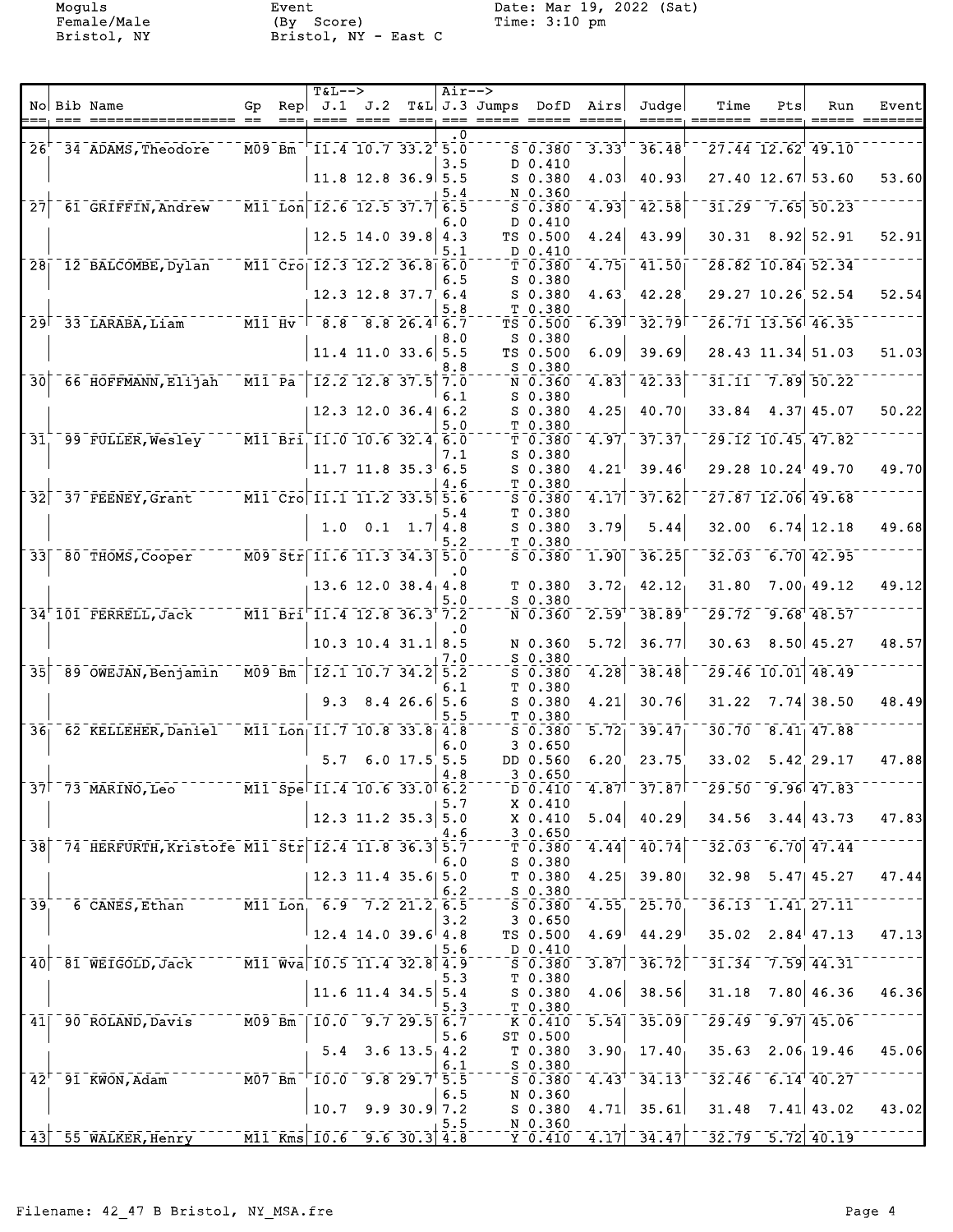Female/Male (By Score) Time: 3:10 pm Female/Male (By Score)<br>Bristol, NY Bristol, NY - East C

Moguls Event Date: Mar 19, 2022 (Sat)

|                 |      |                                                                       |                                                                                                                                |                          | $T&L-->$                                                                            |                                |                                                     | $Air--$   |                 |                                                                                           |                                                                        |                             |                                     |     |                           |       |
|-----------------|------|-----------------------------------------------------------------------|--------------------------------------------------------------------------------------------------------------------------------|--------------------------|-------------------------------------------------------------------------------------|--------------------------------|-----------------------------------------------------|-----------|-----------------|-------------------------------------------------------------------------------------------|------------------------------------------------------------------------|-----------------------------|-------------------------------------|-----|---------------------------|-------|
|                 | $==$ | No Bib Name                                                           | Gp                                                                                                                             | Rep                      | J.1                                                                                 | J.2                            | $= 22.2$                                            | $= -$     | $T&L J.3$ Jumps | DofD<br>$\qquad \qquad \qquad = \qquad \qquad = \qquad$                                   | Airs<br>$\qquad \qquad \doteq\qquad \qquad \doteq\qquad \qquad \qquad$ | Judge                       | Time                                | Pts | Run                       | Event |
|                 |      |                                                                       |                                                                                                                                |                          |                                                                                     |                                |                                                     | 5.4       |                 | K 0.410                                                                                   |                                                                        |                             |                                     |     |                           |       |
|                 |      |                                                                       |                                                                                                                                |                          |                                                                                     | $11.4$ 10.6 33.0 3.4           |                                                     |           |                 | S 0.380                                                                                   | 2.43                                                                   | 35.43                       | 31.60                               |     | $7.25$ <sup>'</sup> 42.68 | 42.68 |
|                 |      |                                                                       |                                                                                                                                |                          |                                                                                     |                                |                                                     | 3.0       |                 | T 0.380                                                                                   |                                                                        |                             |                                     |     |                           |       |
|                 |      | 44 56 STUART, Blake M09 Kms 9.6 10.6 30.3 3.0                         |                                                                                                                                |                          |                                                                                     |                                |                                                     |           |                 | $\overline{S}$ $\overline{0}$ $\overline{.}$ $\overline{3}$ $\overline{8}$ $\overline{0}$ |                                                                        | $3.14$ <sup>-</sup> $33.44$ |                                     |     | $33.00 - 5.45$ 38.89      |       |
|                 |      |                                                                       |                                                                                                                                |                          |                                                                                     |                                |                                                     | 4.9       |                 | K 0.410                                                                                   |                                                                        |                             |                                     |     |                           |       |
|                 |      |                                                                       |                                                                                                                                |                          | 9.5                                                                                 |                                | $8.4$ 26.8 5.0                                      |           |                 | K 0.410                                                                                   | 4.14                                                                   | 30.99                       | 30.62                               |     | $8.52$ 39.51              | 39.51 |
|                 |      |                                                                       |                                                                                                                                |                          |                                                                                     |                                |                                                     | 5.5       |                 | $S$ 0.380                                                                                 |                                                                        |                             |                                     |     |                           |       |
|                 |      | $45$ <sup>-75</sup> HERSH, Shayd <sup>-----</sup> M11 <sup>-Str</sup> |                                                                                                                                |                          | $\bar{7.0}$                                                                         |                                | $7.2$ 21.3 6.0                                      |           |                 | T0.380                                                                                    | 4.90                                                                   | $\overline{26.20}$          |                                     |     | 26.91 13.30 39.50         |       |
|                 |      |                                                                       |                                                                                                                                |                          | 7.8                                                                                 |                                | 6.020.76.5                                          | 6.9       |                 | $S$ 0.380<br>T 0.380                                                                      |                                                                        | $4.90$ 25.60                |                                     |     | 28.96 10.66 36.26         | 39.50 |
|                 |      |                                                                       |                                                                                                                                |                          |                                                                                     |                                |                                                     | 6.4       |                 | $S$ 0.380                                                                                 |                                                                        |                             |                                     |     |                           |       |
| 46 <sup>7</sup> |      | $1$ OPPENHEIM, Greyson M11 Lon 8.2 8.4 24.9 5.0                       |                                                                                                                                |                          |                                                                                     |                                |                                                     |           |                 | T0.380                                                                                    | 4.15                                                                   | 29.05                       |                                     |     | $35.50 - 2.23$ 31.28      |       |
|                 |      |                                                                       |                                                                                                                                |                          |                                                                                     |                                |                                                     | 5.5       |                 | D 0.410                                                                                   |                                                                        |                             |                                     |     |                           |       |
|                 |      |                                                                       |                                                                                                                                |                          | 10.9                                                                                |                                | $9.4$ 30.4 5.7                                      |           |                 | S 0.380                                                                                   | 4.25                                                                   | 34.70                       |                                     |     | $34.72$ $3.23$ 37.93      | 37.93 |
|                 |      |                                                                       |                                                                                                                                |                          |                                                                                     |                                |                                                     | 5.5       |                 | T 0.380                                                                                   |                                                                        |                             |                                     |     |                           |       |
|                 |      | 47 54 ISGRIG, Samuel M11 Kms 9.4                                      |                                                                                                                                |                          |                                                                                     |                                | 9.0 27.6 5.1                                        |           |                 | $5 - 0.380$                                                                               | 4.14                                                                   | 31.74                       | 34.07                               |     | $\overline{4.07}$ 35.81   |       |
|                 |      |                                                                       |                                                                                                                                |                          |                                                                                     |                                |                                                     | 5.4       |                 | K 0.410                                                                                   |                                                                        |                             |                                     |     |                           |       |
|                 |      |                                                                       |                                                                                                                                |                          | 8.0                                                                                 |                                | $8.6$ 24.9 5.1                                      |           |                 | $S$ 0.380                                                                                 | 4.06                                                                   | 28.96                       | 33.25                               |     | $5.13 \mid 34.09$         | 35.81 |
|                 |      |                                                                       |                                                                                                                                |                          |                                                                                     |                                |                                                     | 5.2       |                 | K 0.410                                                                                   |                                                                        |                             |                                     |     |                           |       |
|                 |      | 48 67 HOFFMANN, Noah M07 Sev 9.1 7.7 25.2 6.0                         |                                                                                                                                |                          |                                                                                     |                                |                                                     |           |                 | N 0.360                                                                                   | 4.47                                                                   | 29.67                       |                                     |     | $33.31 - 5.05$ 34.72      |       |
|                 |      |                                                                       |                                                                                                                                |                          |                                                                                     |                                |                                                     | 6.1       |                 | $S$ 0.380                                                                                 |                                                                        |                             |                                     |     |                           |       |
|                 |      |                                                                       |                                                                                                                                |                          | 9.4                                                                                 |                                | $9.2$ $27.9$ $5.2$                                  |           |                 | $S$ 0.380                                                                                 | 4.02                                                                   | 31.92                       | 36.46                               |     | $0.99$ 32.91              | 34.72 |
|                 |      |                                                                       |                                                                                                                                |                          |                                                                                     |                                |                                                     | 5.4       |                 | T 0.380                                                                                   |                                                                        |                             |                                     |     |                           |       |
|                 |      | 49 <sup>+ -</sup> 20 BALCOMBE, Owen                                   | $\bar{\ }$ - $\bar{\texttt{M}}\bar{\texttt{0}}\bar{\texttt{9}}$ - $\bar{\texttt{C}}\bar{\texttt{r}}\bar{\texttt{o}}^{\dagger}$ |                          |                                                                                     | $\overline{9.1}$ 10.0 28.7 4.7 |                                                     |           |                 | $\bar{\tau}$ $\bar{0}$ .380                                                               | $3.94^{\dagger}$                                                       | 32.59                       |                                     |     | $36.07 - 1.49$ $34.08$    |       |
|                 |      |                                                                       |                                                                                                                                |                          |                                                                                     |                                |                                                     | 5.7       |                 | $S_0.380$                                                                                 |                                                                        |                             |                                     |     |                           |       |
|                 |      |                                                                       |                                                                                                                                |                          | 4.5                                                                                 |                                | 6.2 16.0 $5.0$                                      |           |                 | T 0.380                                                                                   | 3.80                                                                   | 19.85                       | 37.25                               |     | 19.85                     | 34.08 |
| $\overline{50}$ |      | 72 GORDON, Griffin                                                    |                                                                                                                                | $\bar{M09}$ $\bar{S}$ ms | $\overline{9.6}$                                                                    |                                | $-8.326.850$                                        | 5.0       |                 | $S$ 0.380<br>$\bar{\mathsf{s}}$ $\bar{\mathsf{o}}$ . 380 $\bar{\mathsf{o}}$               | 4.06                                                                   | $\overline{30.91}$          | $\bar{3}\bar{9}\cdot\bar{6}\bar{1}$ |     | 30.91                     |       |
|                 |      |                                                                       |                                                                                                                                |                          |                                                                                     |                                |                                                     | 6.O       |                 | N 0.360                                                                                   |                                                                        |                             |                                     |     |                           |       |
|                 |      |                                                                       |                                                                                                                                |                          | 9.6                                                                                 |                                | $9.2$ 28.2 6.0                                      |           |                 | N 0.360                                                                                   | 3.49                                                                   | 31.69                       | 43.34                               |     | 31.69                     | 31.69 |
|                 |      |                                                                       |                                                                                                                                |                          |                                                                                     |                                |                                                     | 3.5       |                 | T 0.380                                                                                   |                                                                        |                             |                                     |     |                           |       |
|                 |      | 51 40 TOSSELL, Caleb                                                  |                                                                                                                                |                          | $\overline{M11}$ $\overline{C}$ ro $\overline{O}$ , $\overline{O}$ , $\overline{1}$ |                                | $-1.6 - 2.5 - 5.3$                                  |           |                 | T 0.380                                                                                   | 4.36                                                                   | $\overline{6.91}$           | 41.74                               |     | $-6.91$                   |       |
|                 |      |                                                                       |                                                                                                                                |                          |                                                                                     |                                |                                                     | 6.2       |                 | $S_0.380$                                                                                 |                                                                        |                             |                                     |     |                           |       |
|                 |      |                                                                       |                                                                                                                                |                          | 6.2                                                                                 |                                | $6.9$ 19.7 5.3                                      |           |                 | $S$ 0.380                                                                                 | 4.51                                                                   | 24.16                       | 38.09                               |     | 24.16                     | 24.16 |
|                 |      |                                                                       |                                                                                                                                |                          |                                                                                     |                                |                                                     | 5.0       |                 | TS 0.500                                                                                  |                                                                        |                             |                                     |     |                           |       |
|                 |      | 52 59 CHAPMAN, Mason                                                  | $\overline{M09}$ $\overline{Bm}$                                                                                               |                          | $\overline{4.2}$                                                                    |                                | $\overline{3.8}$ $\overline{12.0}$ $\overline{5.0}$ |           |                 | $5 - 0.380$                                                                               |                                                                        | $4.42$ $16.42$              |                                     |     | $37.19 - 0.05$ 16.47      |       |
|                 |      |                                                                       |                                                                                                                                |                          |                                                                                     |                                |                                                     | 7.0       |                 | N 0.360                                                                                   |                                                                        |                             |                                     |     |                           |       |
|                 |      |                                                                       |                                                                                                                                |                          | 2.0                                                                                 | 1.6                            |                                                     | 5.4   6.4 |                 | $S$ 0.380                                                                                 | 4.66                                                                   | 10.06                       | 39.51                               |     | 10.06                     | 16.47 |
|                 |      |                                                                       |                                                                                                                                |                          |                                                                                     |                                |                                                     | 6.2       |                 | N 0.360                                                                                   |                                                                        |                             |                                     |     |                           |       |
|                 |      | $53$ <sup><math>-46</math></sup> $0$ LSEN, Ethan                      | <sup>--</sup> M09 Hmt                                                                                                          |                          | $\bar{0.1}^{-}$                                                                     |                                | $\overline{0.1}$ $\overline{0.3}$ $\overline{6.0}$  |           |                 | $\bar{\texttt{N}}$ $\bar{\texttt{0}}$ . 360 $\bar{\texttt{0}}$                            | $\overline{2.16}$                                                      | 2.46                        | 38.21                               |     | 2.46                      |       |
|                 |      |                                                                       |                                                                                                                                |                          |                                                                                     |                                |                                                     | $\cdot$ 0 |                 |                                                                                           |                                                                        |                             |                                     |     |                           | 2.97  |
|                 |      |                                                                       |                                                                                                                                |                          | 0.1                                                                                 | 0.2                            |                                                     | 0.4, 7.0  |                 | N 0.360                                                                                   | 2.52                                                                   | 2.97                        | 44.55                               |     | 2.97                      |       |
| $\bar{54}$      |      | 2 CARTER, Jackson                                                     | $\overline{M11}$ Lon $\overline{N}$                                                                                            |                          | $\bar{d}$ ns                                                                        | dns                            | dns                                                 | $\cdot$ 0 |                 |                                                                                           | dns                                                                    | $\bar{d}$ ns                |                                     |     | dns                       |       |
|                 |      |                                                                       |                                                                                                                                |                          |                                                                                     |                                |                                                     |           |                 |                                                                                           |                                                                        |                             |                                     |     |                           |       |
|                 |      |                                                                       |                                                                                                                                |                          | dns                                                                                 | dns                            | dnsl                                                |           |                 |                                                                                           | dns                                                                    | dns                         |                                     |     | dns                       | dns   |
|                 |      |                                                                       |                                                                                                                                |                          |                                                                                     |                                |                                                     |           |                 |                                                                                           |                                                                        |                             |                                     |     |                           |       |
|                 |      |                                                                       |                                                                                                                                |                          |                                                                                     |                                |                                                     |           |                 |                                                                                           |                                                                        |                             |                                     |     |                           |       |

 $Male = 24.82$ , Female = 26.83

Winfree 2022.00, B Rules, Rand=831 @ 8:54a(22-3-19), M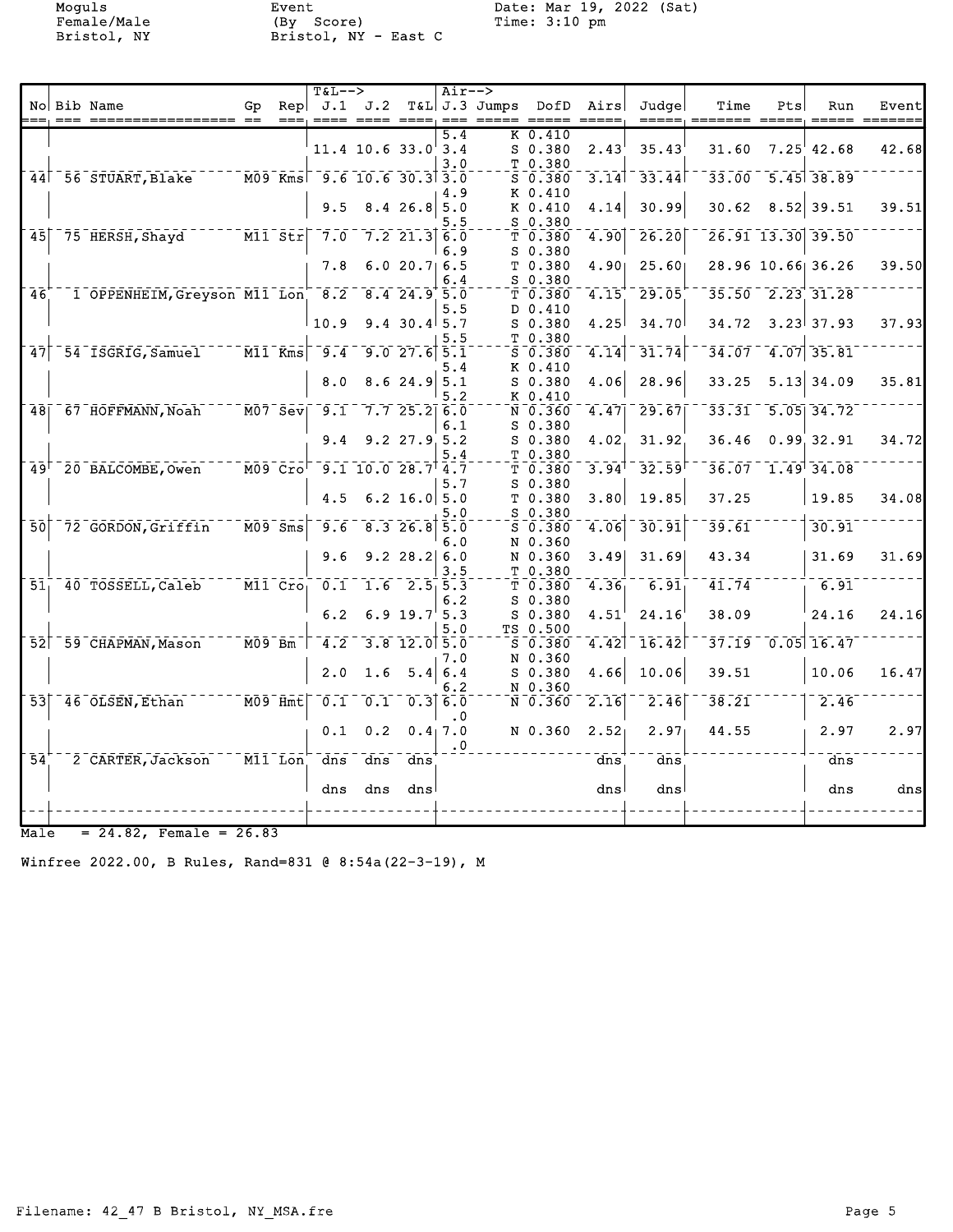------------------------------------------------------------------------------

Female/Male (By Group Score) Time: 3:11 pm Bristol, NY Bristol, NY - East C

Moguls Finals Date: Mar 19, 2022 (Sat)

|                                                       | No Bib# Name |                                                                                                    | Gp  | Representing                                       | Score      |
|-------------------------------------------------------|--------------|----------------------------------------------------------------------------------------------------|-----|----------------------------------------------------|------------|
|                                                       |              |                                                                                                    | $=$ | ============                                       | ========== |
|                                                       |              |                                                                                                    |     |                                                    |            |
| $\mathbf{1}_{\perp}$                                  |              | 94 CALLAHAN, Stella F07 Bm Bristol 39.75                                                           |     |                                                    |            |
|                                                       |              |                                                                                                    |     |                                                    |            |
| $\mathbf{1}^{\mathbf{+}}$                             |              | 18 VANALLEN, Leah                                                                                  |     | F09 Bm Bristol <sup>-+</sup>                       | $-59.69$   |
| $\bar{2}$                                             |              |                                                                                                    |     |                                                    |            |
| $\bar{3}$                                             |              | 58 CUNNINGHAM, Charlotte F09 Kms Killingt 50.45<br>57 VANCE, Molly ________ F09 Kms Killingt 49.42 |     |                                                    |            |
|                                                       |              | 79 MONTEAU Cassandra F09 Str Stratton 11.71                                                        |     |                                                    |            |
| $\begin{array}{c} \boxed{4} \\ \boxed{5} \end{array}$ |              | 39 HEWITT, Lillian                                                                                 |     | F09 Cro Crotched 39.47                             |            |
| $\overline{6}$                                        |              | 4 SWAN, Harper                                                                                     |     | $F09$ Bm Bristol                                   | 34.40      |
|                                                       |              |                                                                                                    |     |                                                    |            |
|                                                       |              | 17 VANALLEN, Lauren                                                                                |     |                                                    | 70.07      |
| $\frac{1}{2}$                                         |              | 43 ROYALL, Brynn                                                                                   |     | F11 Bm Bristol <sup>--+</sup><br>F11 Cva Carrabas  | $-66.96$   |
| $\bar{3}^{\dagger}$                                   |              | 53 PETERSEN, Kayla                                                                                 |     | $F11$ Kms Killingt <sup>†</sup>                    | $-64.57$   |
|                                                       |              |                                                                                                    |     |                                                    |            |
| $\begin{bmatrix} 4 \\ 5 \\ 6 \end{bmatrix}$           |              | 48 HALSEY, Mika                                                                                    |     | F11 Hun Hunter M 62.94                             |            |
|                                                       |              | 24 NEIL, Samantha                                                                                  |     | F11 Hv Holiday V 61.86                             |            |
|                                                       |              | 31 CARROLL, Ayla                                                                                   |     | F11 Cro Crotched                                   | $-57.11$   |
| $\overline{7}$                                        |              | 22 LARABA, Lilyana                                                                                 |     | F11 Hv Holiday V 55.30                             |            |
| $\overline{8}$                                        |              | 27 BOLDT, Clara                                                                                    |     | F11 Bm Bristol <sup>--</sup>                       | 52.63      |
| $\overline{9}$                                        |              | 50 STREICH, Mason                                                                                  |     | F11 Hun Hunter M                                   | $-51.49$   |
| $\bar{1}\bar{0}$ ,                                    |              | 63 KELLEY, Amelia                                                                                  |     | FII Lon Loon                                       | 51.17      |
| 11]                                                   |              | 78 HASHEM, Remie                                                                                   |     | F11 Str_Stratton 48.93                             |            |
| $\overline{1}\overline{2}^{\overline{1}}$             |              | 51 JACKS, Grace                                                                                    |     | F11 Hv Holiday $V$ <sup>+</sup> 48.65              |            |
| $\overline{13}$                                       |              | 10 HENSON, Anna                                                                                    |     | F11 Cro Crotched 47.85                             |            |
| $\overline{1}\overline{4}$                            |              | 42 RIOTTE, Penelope                                                                                |     | F11 Cva Carrabas 41.09                             |            |
| $\overline{15}$                                       |              | 26 CHESS, Piper                                                                                    |     | $\overline{F11}$ Hv Holiday $\overline{V}_1$ 13.38 |            |
|                                                       |              |                                                                                                    |     |                                                    |            |
|                                                       |              | 91 KWON, Adam                                                                                      |     | M07 Bm Bristol                                     | 43.02      |
| $\begin{bmatrix} 1 \\ 2 \end{bmatrix}$                |              | 67 HOFFMANN, Noah                                                                                  |     |                                                    | 34.72      |
|                                                       |              |                                                                                                    |     | M07 Sev Seven Sp                                   |            |
|                                                       |              |                                                                                                    |     |                                                    |            |
| $\frac{1}{2}$                                         |              | 23 MATSON, Tucker                                                                                  |     | M09 Gould Academ 59.46                             |            |
|                                                       |              | 5 PATTON, Connor                                                                                   |     | M09 Bm Bristol <sup>-1</sup>                       | 56.09      |
| $\begin{bmatrix} 3 \\ 4 \end{bmatrix}$                |              | 34 ADAMS, Theodore                                                                                 |     | M09 Bm Bristol                                     | 53.60      |
|                                                       |              | 80 THOMS, Cooper                                                                                   |     | M09 Str Stratton 49.12                             |            |
| $\frac{5}{6}$                                         |              | 89 OWEJAN, Benjamin                                                                                |     | M09 Bm Bristol                                     | $-48.49$   |
|                                                       |              | 90 ROLAND, Davis                                                                                   |     | M09 Bm Bristol                                     | $-45.06$   |
| $\begin{bmatrix} 7 \\ 8 \end{bmatrix}$                |              | 56 STUART, Blake                                                                                   |     | M09 Kms Killingt 39.51<br>M09 Cro Crotched 34.08   |            |
|                                                       |              | 20 BALCOMBE, Owen                                                                                  |     |                                                    |            |
| ⊺و⊺                                                   |              | 72 GORDON, Griffin                                                                                 |     | M09 Sms Stratton                                   | $-31.69$   |
| $\overline{10}$                                       |              | 59 CHAPMAN, Mason                                                                                  |     | M09 Bm Bristol                                     | 16.47      |
| 11                                                    |              | 46 OLSEN, Ethan                                                                                    |     | M09 Hmt Holimont                                   | 2.97       |
|                                                       |              |                                                                                                    |     |                                                    |            |
| $\overline{1}$                                        |              | 30 HACKER, Cayden                                                                                  |     | M11 Hmt Holimont                                   | 74.07      |
|                                                       |              | 19 COOK, Ryder                                                                                     |     | M11 Bm Bristol                                     | 68.08      |
| $\frac{2}{3}$                                         |              | 14 SWAN, Cody                                                                                      |     | M11 Bm Bristol                                     | 67.16      |
| $\overline{4}$                                        |              | 13 REID, Aidric                                                                                    |     | M11 Bm Bristol                                     | 66.47      |
|                                                       |              |                                                                                                    |     |                                                    |            |
| $\frac{5}{6}$                                         |              | 87 ROLAND, Carter                                                                                  |     | M11 Bm Bristol                                     | 65.72      |
|                                                       |              | 44 BRIGGS, Curtis                                                                                  |     | M11 Hmt Holimont                                   | 65.20      |
| $\bar{7}$                                             |              | 71 PERILLO, Joseph                                                                                 |     | M11 Sgb Sugarbus                                   | 64.62      |
| $\overline{8}$                                        |              | 86 LEITGEB, Ian                                                                                    |     | M11 Bm Bristol                                     | 63.20      |
| 9 <sub>1</sub>                                        |              | 32 ADAMS, Hudson                                                                                   |     | M11 Bm Bristol                                     | 63.11      |
| $\bar{1}\bar{0}$                                      |              | 45 HAMISTER, Michael                                                                               |     | M11 Hmt Holimont                                   | 62.58      |
| $\overline{11}$                                       |              | 15 CHAPMAN, Jackson                                                                                |     | M11 Bm Bristol                                     | 62.24      |
| $\overline{1}\overline{2}$                            |              | 84 GRIMM, Brad                                                                                     |     | M11 Bm Bristol                                     | 61.91      |
| $\bar{1}3^{\bar{1}}$                                  |              | 52 KEEFE, Brian                                                                                    |     | M11 Kms Killingt                                   | 61.75      |
| 14                                                    |              | 70 PERILLO, Michael                                                                                |     | M11 Sgb Sugarbus                                   | 61.29      |
| $\overline{15}$                                       |              | 102 CAREY, Jack                                                                                    |     | M11 Msn Mount Sn                                   | 61.04      |
|                                                       |              |                                                                                                    |     |                                                    |            |